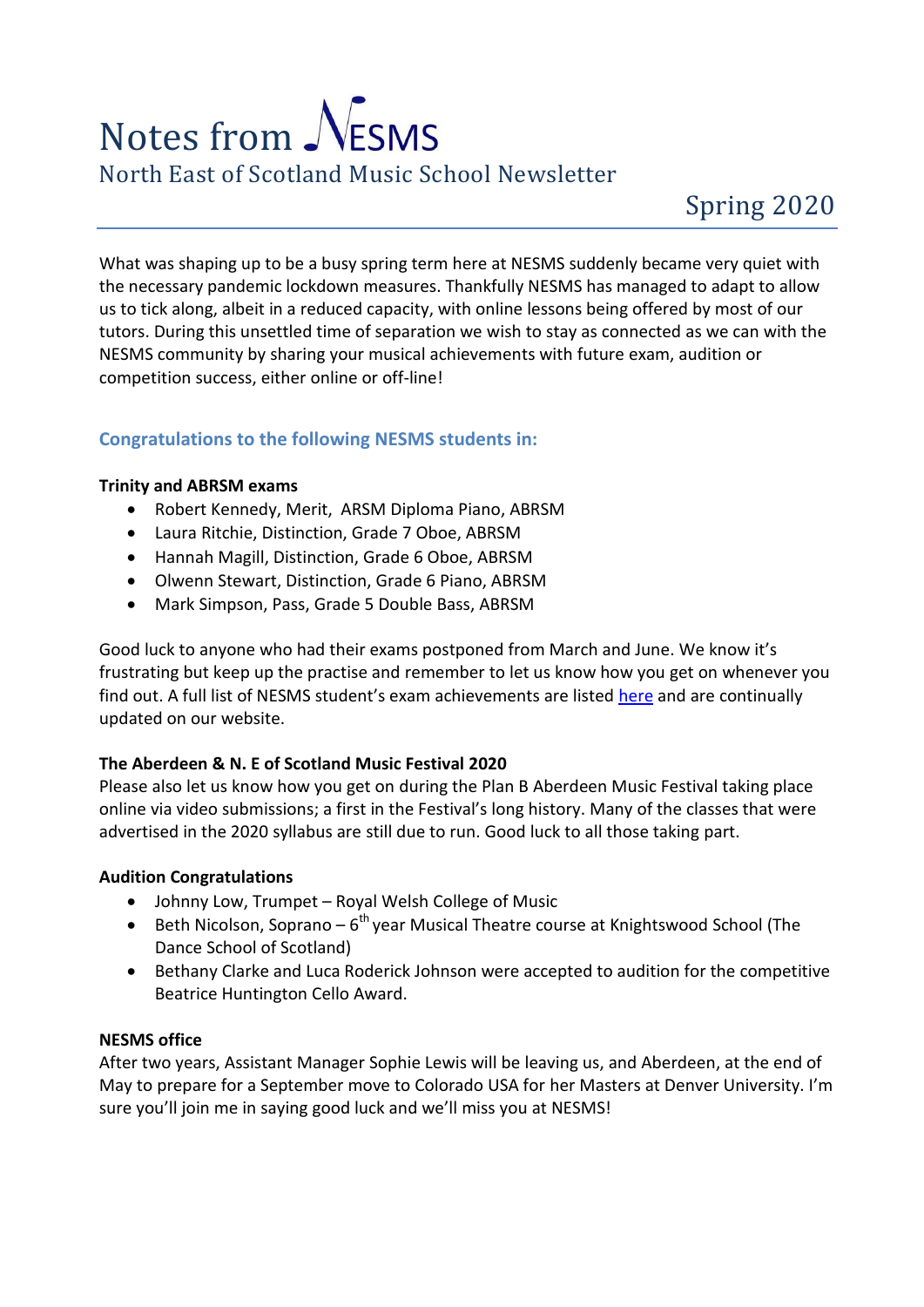## **NESMS Scholarship Auditions postponed**

At this time of year we would be busy announcing the results of the Scholarship auditions to applicants and to sponsors, however we decided to postponed these until a later date. We are hopeful that they will be as close to the start of the new academic term as we can safely make them with social distancing rules in place.

# **What's been going on at NESMS:**

#### **Summer Singing School**

Summer 2019 saw NESMS launch a pilot Summer Singing School. Held at 21 Huntly Street during the last week of July, the 12 students worked daily with Graeme Lauren, Gillian Jack and Joseph Long to prepare solo and ensemble songs for an end of week recital for friends and family. From Mozart to Sondheim the programme charted the full history of Musical Theatre.

#### **New tutors**

At the start of the academic year we were delighted to announce Gillian Jack as our newest singing tutor at NESMS. Her experience with younger singing voices at various National Youth Choir of Scotland (NYCOS) choirs has proved invaluable to her students.

NESMS also introduced a new regular Saxophone tutor, a new instrument for NESMS, with the addition of Catherine Evison. A masterclass at the end of November kicked off Catherine's teaching with us before regular lessons started.

#### **Jazz workshops**

Workshops held in November and March, led by Joseph Long and Ian Milne, continued the successful and interesting series at NESMS, where people can learn and hear the intricacies of smooth jazz.

## **NESMS Cowdray Hall Lunchtime Concert**

November saw the highly anticipated re-opening of Aberdeen Art Gallery and the ever popular Cowdray Hall Lunchbreak series returning to the redeveloped Cowdray Hall. NESMS students Aaron Magill (piano), Emily Gow (flute) and Stephanie Walker (soprano) performed a wonderful programme of music at the Thursday  $12<sup>th</sup>$  March concert; the last Lunchtime Concert before the lockdown measures were introduced. Read the full review [here](https://www.nesms.org.uk/reviews/12Mar2020.html)

#### **NESMS moves online**

During lockdown, most of our tutors have been able to continue teaching their pupils using the NESMS Zoom room option. Negotiating online lessons was a steep learning curve for everyone at the beginning and which has continued to evolve to ultimately provide the best continuity of musical tuition in these challenging times.

For those musicians using Zoom, please see this YouTube video [here](https://www.youtube.com/watch?reload=9&v=50NoWIiYECA) on enabling the Original Sound function when using a laptop or computer and continue to ensure you are using the most recently updated version of the app.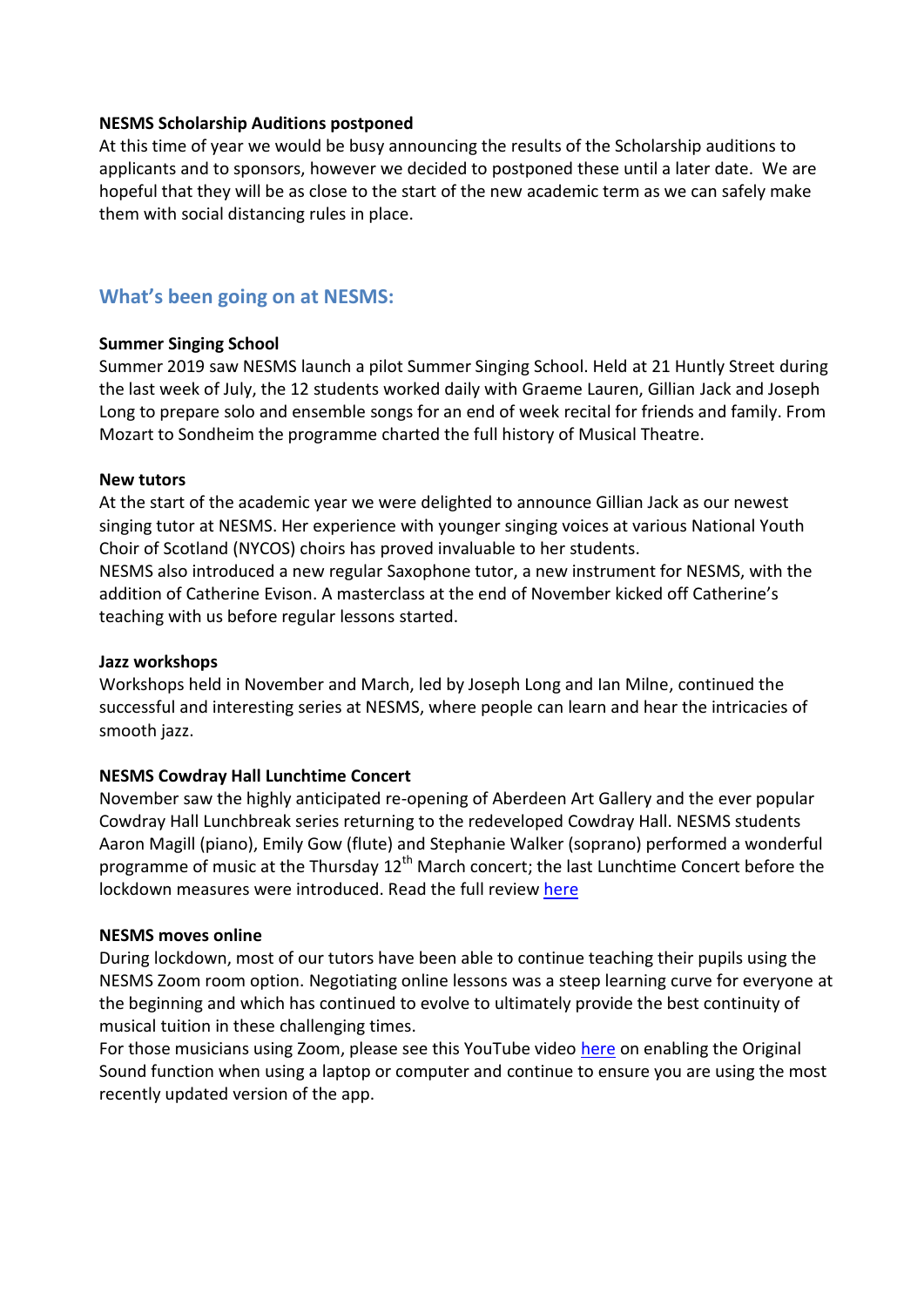## **Murray McLachlan Piano Masterclass**

Using our Zoom room, NESMS had its first ever online public masterclass on April 15th when our Vice-President, and Head of Keyboard at Chethams School, Murray McLachlan gave a piano masterclass. Though this event had some teething problems being the first of its kind, Murray still provided some expert advice to those talented piano students taking part.

# **NESMS Patron Eileen Croxford**

It is with deep regret that we inform you of the death of one of our Patrons, Eileen Croxford, on Wednesday 8th April. Ms Croxford was appointed by Dorothy Hately (NESMS founder) as our first cello tutor and became one of our first Patrons upon her retirement from NESMS cello teaching in the late 1990's. Working alongside her husband, David Parkhouse (NESMS piano tutor) and Hugh Bean (NESMS violin tutor), Ms Croxford was a member of the celebrated London Music Group (formerly the Boise Trio). A fuller appreciation of the Boise Trio can be found in [this](https://www.nesms.org.uk/pdf/BoiseTrio.pdf) newspaper article from 1987 which is framed and now hangs in Studio 4 in NESMS.



The following notice appeared in the Telegraph on Tuesday  $14<sup>th</sup>$  April:

"Parkhouse - Eileen (nee Croxford) FRCM died peacefully on 8th April 2020, aged 96. Beloved wife of the late David Parkhouse, mother of Nicholas and Richard and much loved grandmother to six. Widely admired cellist with an international reputation both as a performer and teacher, and energetic supporter of young chamber musicians. A celebration of Eileen's life will be held later in the year, when friends and family are able to gather. Donations to the Parkhouse Award: [music@gbz.demon.uk.](mailto:music@gbz.demon.uk)" Our thoughts are with her family at this time